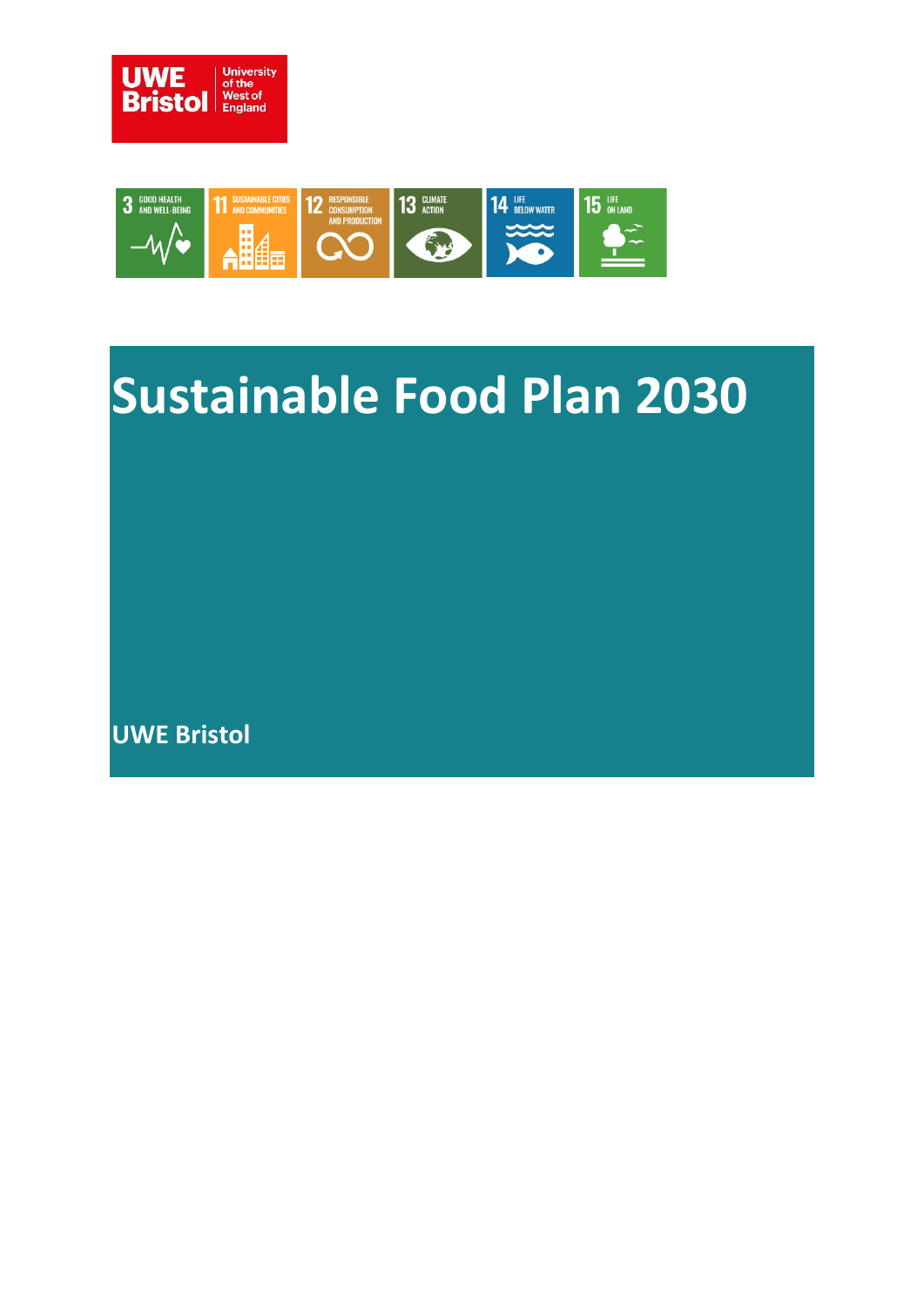# <span id="page-1-0"></span>Contents

| 1.                                                                                  |  |  |
|-------------------------------------------------------------------------------------|--|--|
| 2.                                                                                  |  |  |
| 3.                                                                                  |  |  |
| 4.                                                                                  |  |  |
|                                                                                     |  |  |
|                                                                                     |  |  |
|                                                                                     |  |  |
|                                                                                     |  |  |
|                                                                                     |  |  |
|                                                                                     |  |  |
|                                                                                     |  |  |
| 5.                                                                                  |  |  |
|                                                                                     |  |  |
|                                                                                     |  |  |
|                                                                                     |  |  |
| Appendix 2: Sustainable Food Plan contribution to the sustainability commitments in |  |  |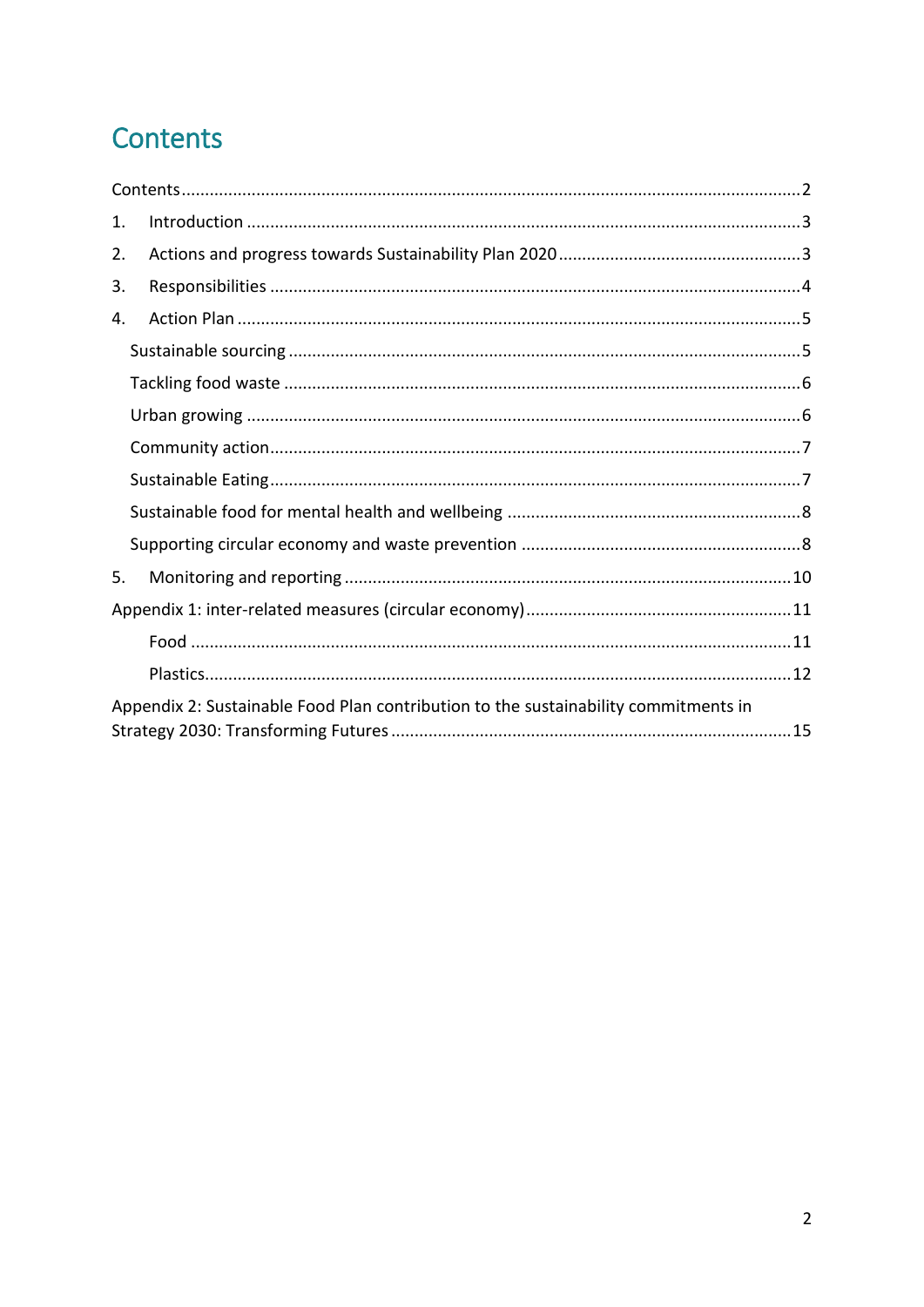## <span id="page-2-0"></span>1. Introduction

There is increasing pressure to respond quickly and decisively to the climate and ecological emergency. This pressure is mainly generated from the younger generations: our students and future students. In February 2020 the UWE Bristol Board of Governors joined many other organisations and governments in declaring a Climate and Ecological Emergency [\(https://www.uwe.ac.uk/about/values-vision-strategy/sustainability/climate-and-ecological](https://www.uwe.ac.uk/about/values-vision-strategy/sustainability/climate-and-ecological-emergency-declaration)[emergency-declaration\)](https://www.uwe.ac.uk/about/values-vision-strategy/sustainability/climate-and-ecological-emergency-declaration).

The university's core strategy for 2030 contains ambitious sustainability commitments that are expanded upon through the Transforming Futures Climate Action and Sustainability (CAS) Strategy. The Sustainable Food plan is one of the implementation plans for the CAS Strategy. It details how the university can further improve the climate, ecological and social outcomes associated with our food and catering provision. With close connections to healthier diets, the Sustainable Food Plan has been developed to contribute towards UWE's Healthy and Wellbeing Strategy and action plans.

# <span id="page-2-1"></span>2. Actions and progress towards Sustainability Plan 2030

Both students and staff are increasingly concerned about the provenance of their food, the impact on the environment and animal welfare issues, as well as the impact on their own health. We are in a unique position to both provide sustainable and healthy food to a receptive audience and to introduce a longer-term change in buying and eating habits.

We are particularly committed to using local food and ingredients, both to cut food miles and to contribute to local economies and sustainable livelihoods.

The shift towards more plant-based dining habits is driving the reduction of meat consumption and the increase in the range of plant-based products now available enable us to offer some real alternatives to the flexitarian consumer.

We have consistently achieved our commitment to the Food for Life standard for the main restaurant, awarded silver for the last 6 years.

Our commitment to Fairtrade has also remained strong over the years despite an increasing array of ethical food standards, which has seen us receive many awards over the years.

Part of our commitment to sustainable food sourcing led us to produce a Sustainable Palm Oil Policy, which tasked us to get our supply chain to adopt the RSOP standard on the use of palm oil in food products. The Palm oil policy is in place with the target set for 2030, to be compliant. We are in process of working towards the compliant date with our suppliers and TUCO.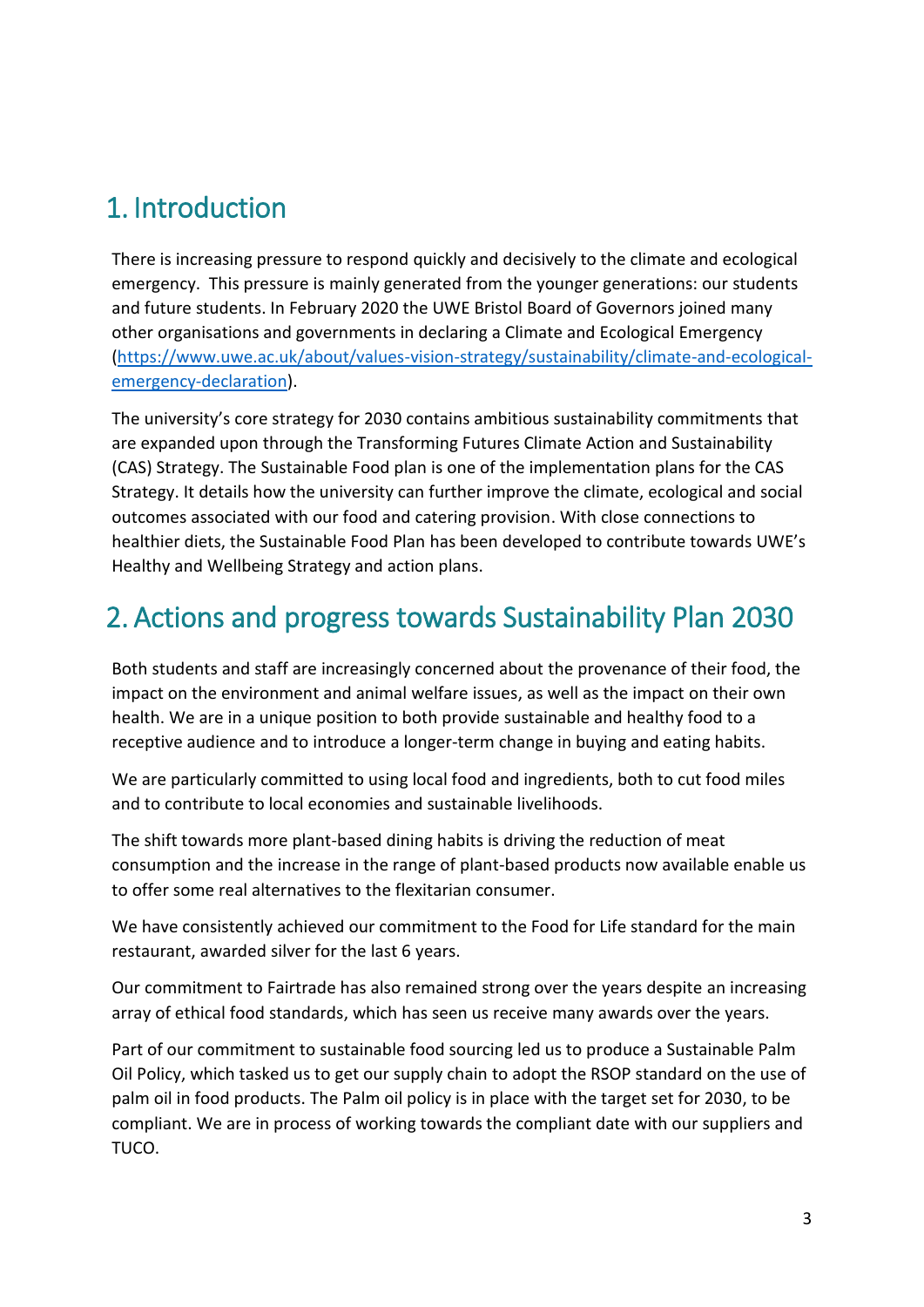#### **In terms of our food sourcing, we provide:**

100% Red Tractor assured fresh meat: this means that we can trace all our meat back to independently inspected farms in the UK which must meet safety, hygiene, and animal welfare standards. Our chicken, pork and lamb come from John Sheppard Butchers in Bristol, who source products from the local South West region.

100% free range eggs: we use free range shell eggs from Reynolds Fruit and Veg, Total Produce and Cotswold Dairy. We have been awarded the Good Egg Award in conjunction with Compassion in World Farming. Where liquid egg is used, it is free-range.

100% organic milk: all our fresh milk is organic, supplied by a local dairy farm based in Tewkesbury which uses dairy farms within a 30-mile radius of their site.

100% sustainable fish and seafood: all products we use have been certified by the Marine Stewardship Council (MSC) as sustainably sourced and we are independently audited yearly.

These sourcing commitments will be maintained for the duration of this plan.

We have increased vegetarian and vegan options in line with our policy to reduce meat consumption. In response to student demand, we have increased ranges of vegan and vegetarian options at all cafes and shops and 30% of our food is now plant-based. Our menus aim to offer more choice to vegans, vegetarians, flexitarians and those looking to reduce their meat-consumption.

We will continue our approach of using simple and educational strategies to engage students with environmentally friendly meal planning. Implementing industry relevant campaigns across our busiest restaurants such as 'No Meat Mondays' 'Beefless Thursday' and 'Green Day'.

### <span id="page-3-0"></span>3. Responsibilities

Hospitality Services (HS) will be responsible for the procurement of all foodstuffs and beverages on campus, excluding the SU, to ensure we are compliant with the sustainable policy and we will ensure all audits are prepared for and carried out within the correct timeframe.

#### **HS will:**

Engage yearly with student and staff groups to assist in the development of the offer.

Carry out yearly review of menus to ensure they maintain the sustainable standards as required. We will correct any non-standard items and put processes in place to ensure future compliance.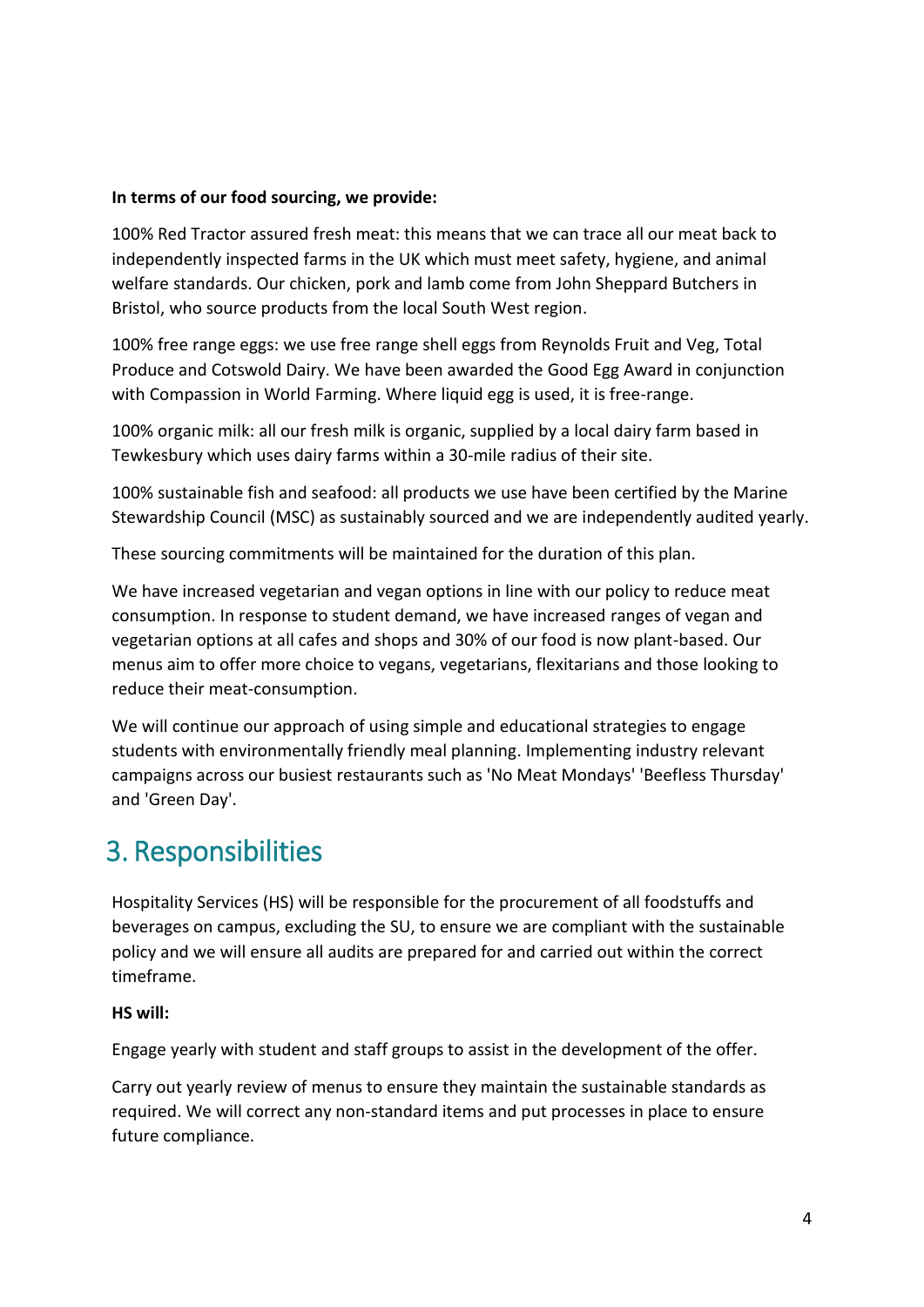We will adapt the food offer, in line with standards and food trends, innovations and promotions as and when they become available in line with 2030 strategy.

Contribute to the new award for Universities and Colleges to achieve Fairtrade status including engaging in the UWE Fairtrade action plan and facilitating a student-led audit to verify the level of achievement.

Work together with other departments to bring in compostable disposal to 100% to 'Close the Loop'. This is dependent on local infrastructure and what suppliers can provide.

Work to improve data quality and availability to inform action plans. E.g. utilising of systems data available to us and from suppliers, we can provide this as required.

Other departments will contribute to this action plan via specific sustainable food-related measures. These are signposted in the text of the plan. However, Hospitality Services will have the overall responsibility for achievement of the objectives within the plan.

Brand and Franchised outlets will have their own sustainability goals.

E.g. Subway KPI's on reducing waste and sustainability champion a 'reduce, reuse and recycle' approach to minimise both the waste produced in the business, and the waste generated by our customers.

We continue to engage with our third parties to maintain UWE sustainability commitments where possible. E.g. plastic straws replaced with biodegradable straws.

## <span id="page-4-0"></span>4. Action Plan

### <span id="page-4-1"></span>Sustainable sourcing

Provision of seasonal fruit and vegetables: by 2030, 75% of fruit and vegetables used and sold on campus will be seasonal (2016 baseline 52%), with an intention to reach 80%.

Our supply chains are already set up to prioritise seasonal food and the majority of vegetables and some fruit have Red Tractor traceability.

We will look for innovative ways to establish direct supply contracts that support regional small and medium sized growers and producers.

'Fairtrade champion: UWE Bristol champions Fairtrade and has Fairtrade products at all its outlets including over 70% Fairtrade coffee in its cafes, over 50 Fairtrade goods in The Students' Union shop. In order to facilitate progress on this agenda, a joint UWE /SU stakeholder group meets regularly and annual SMART actions plans agreed; renewed Fairtrade university status under the Fairtrade Universities and Colleges Award programme, (a partnership between the Fairtrade Foundation, NUS and SOS-UK, with support from the EAUC) is being applied for and will be maintained and the necessary student audits involved will be facilitated by our Service. 'Contributing to reducing climate impact of food supply.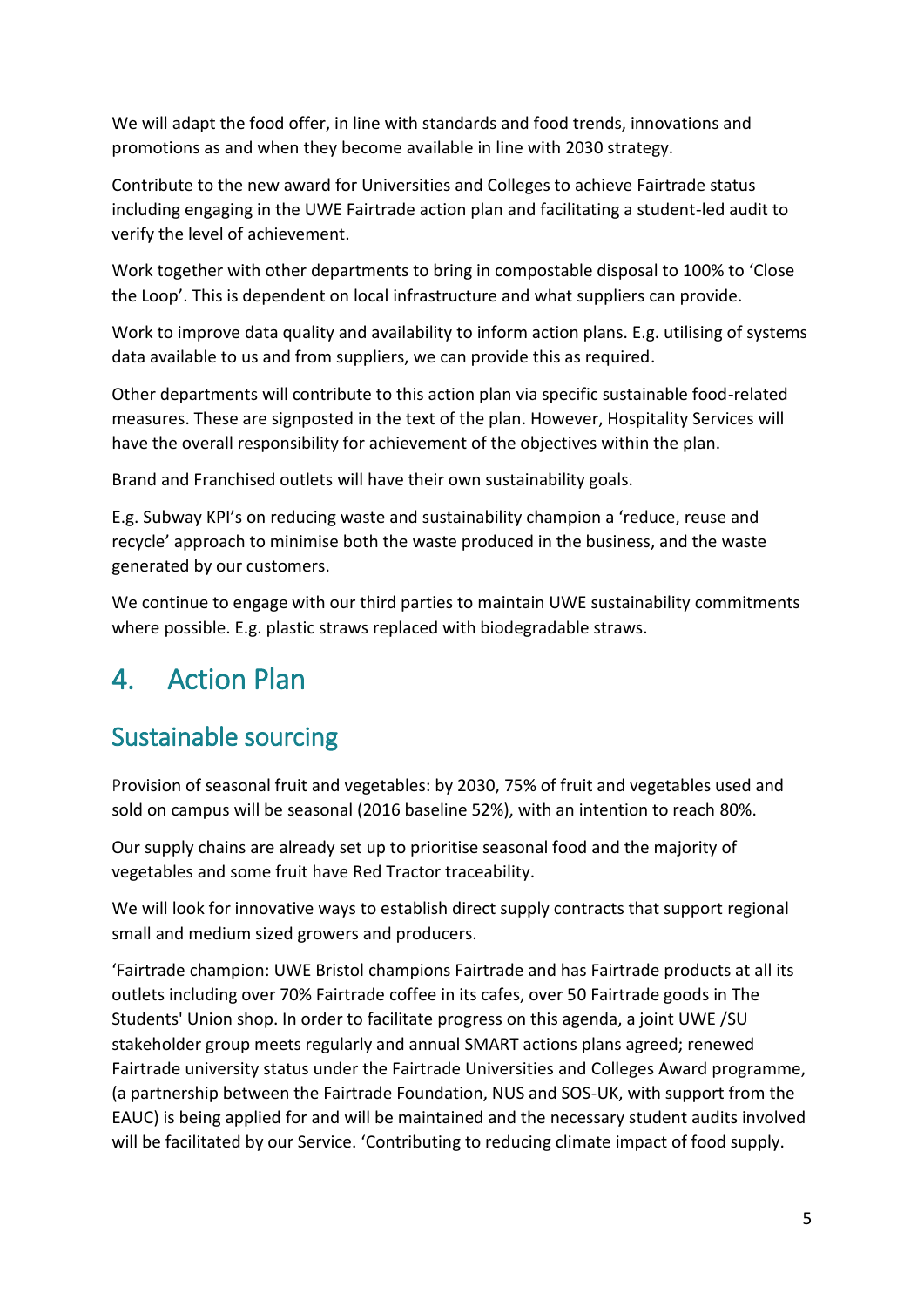We commit to the provision of plant-based alternatives to dairy milk in all outlets, with a focus on those with the lowest carbon impact (i.e. oat milk).

We aim to look at different alternative proteins when creating menus, along with educating our customer base through marketing and promotions throughout the year. We will aim to look at increasing this by a minimum of 15%.

Sustainable palm oil: our purchases of catering products will be certified to Round Table on Sustainable Palm Oil (RSPO), by 2030 all products that UWE Bristol purchases will meet this expectation.

We will also take steps to avoid deforestation within our supply chain, and encourage sector purchasing consortia to adopt similar standards, as the norm in future tenders. We will encourage sector environmental bodies to promote awareness and sector engagement on this issue going forward.

#### <span id="page-5-0"></span>Tackling food waste

To further reduce food waste: we will continue to work on reduction of portion and plate size established through accreditation under the Soil Association Food for Life award.

We will continue to deliver student education and awareness raising on food waste and cooking with leftovers, making explicit reference of the connection between food waste and climate change.

We will continue to buy non-standard vegetables ("wonky veg") and to maintain excellent food storage practices to ensure longest life of food used on campus.

Food waste quantities will be monitored and regularly reported. As of September 2020, we will monitor all food waste through EPOS and Procure Wizard system, this will allow us to put targets in place for units to reduce and maintain food waste to permitted levels. Monthly waste monitoring will take place, with units being given targets to achieve.

Food waste bins to be placed in the "back of house" kitchen areas to increase the proper disposal of food waste into a compostable waste stream.

We will continue to promote "Too Good To Go" to our staff and students as a means of ensuring edible food is not wasted and encourage customer to use the correct food waste bins where provided. Too Good To Go helps us make sure food doesn't go to waste. We put surplus food (food not sold that day) into "Magic Bags" whereby, students and staff can use the app to pay for and reserve a bag.

#### <span id="page-5-1"></span>Urban growing

Local food: by 2030, 70% of our food (by value) will be sourced locally within the UK; our definition of 'local' is taken from the Soil Association Food for Life accreditation.

We will facilitate the provision of ultra-local produce from growers within a 30-mile radius where possible and viable, and not exceeding excessive cost.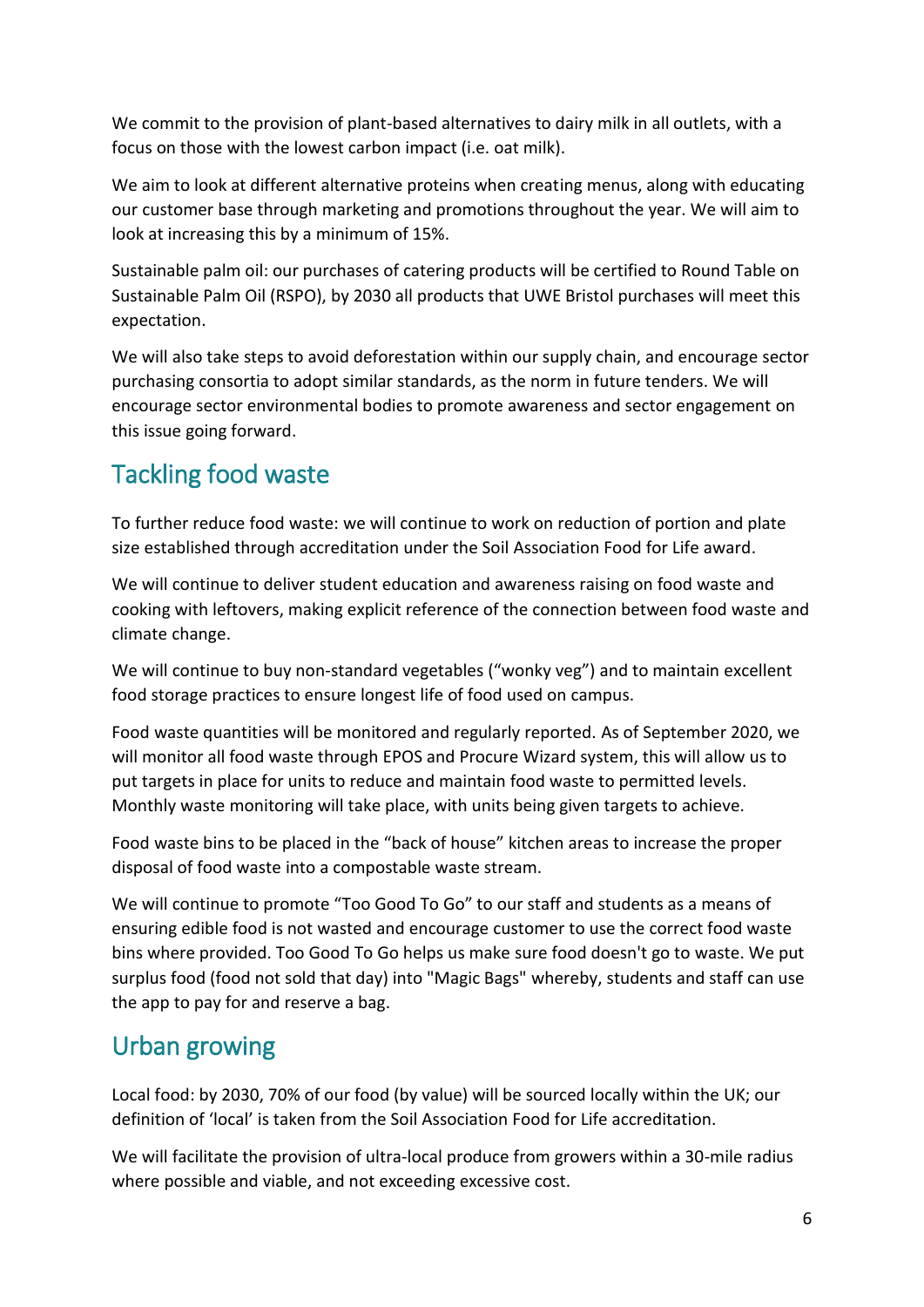We will explore innovations in urban growing techniques and look for opportunities to facilitate provision of boxes of fresh seasonal and local produce to the university community.

UWE grounds team will continue to develop the edible campus approach to near-building growing of herbs and edible plants as well as planting additional on-site fruit and nut orchards.

#### <span id="page-6-0"></span>Community action

We will use a range of communication channels (e.g. posters and electronic displays) to actively promote the sustainability and inclusivity of our offer.

We will make use of the TUCO greenhouse gas footprint calculator [\(https://www.tuco.ac.uk/ghgcalculator/index.html\)](https://www.tuco.ac.uk/ghgcalculator/index.html) to introduce carbon emissions information to point of sale.

We will ensure positive placement of healthy products in our outlets and provide positive health messages and information for the University community. We will actively promote the sustainable food sourcing measures undertaken on all our communication channels.

We will work with the sustainability team and other stakeholders to enable Hospitality staff, as part of their induction, to undergo training on sustainability and climate action, in relation to our service and its impact at UWE. We will play an active part in all university initiatives to raise awareness of sustainable food.

As a stakeholder of HUG, incorporate our KPI data in line with their HUG calendar and initiatives. E.g. Feel Good February.

#### <span id="page-6-1"></span>Sustainable Eating

We will expand the Food for Life programme to include Glenside Campus and any other outlet that fits the Food for Life criteria.

We will further increase vegetarian and vegan options: by 2025 40% of our offer will be plant based rising to 55% by 2030.

We will introduce a Flexitarian Café, serving hot & cold food and beverage sourced from wholly plant-based products. Showcasing the best quality products and how this is a very real alternative to an animal-based diet.

To provide healthy eating: established under the Food for Life accreditation, fruit is for sale at a cheaper price than the cheapest dessert at all our outlets.

We also provide a healthy Meal Deal choice of fruit instead of a chocolate bar. In preparation of our food, we use below the Government target level for salt and are reducing sugar usage and intake under the national Sugar Smart programme. For our vending machines, we are CQUIN compliant.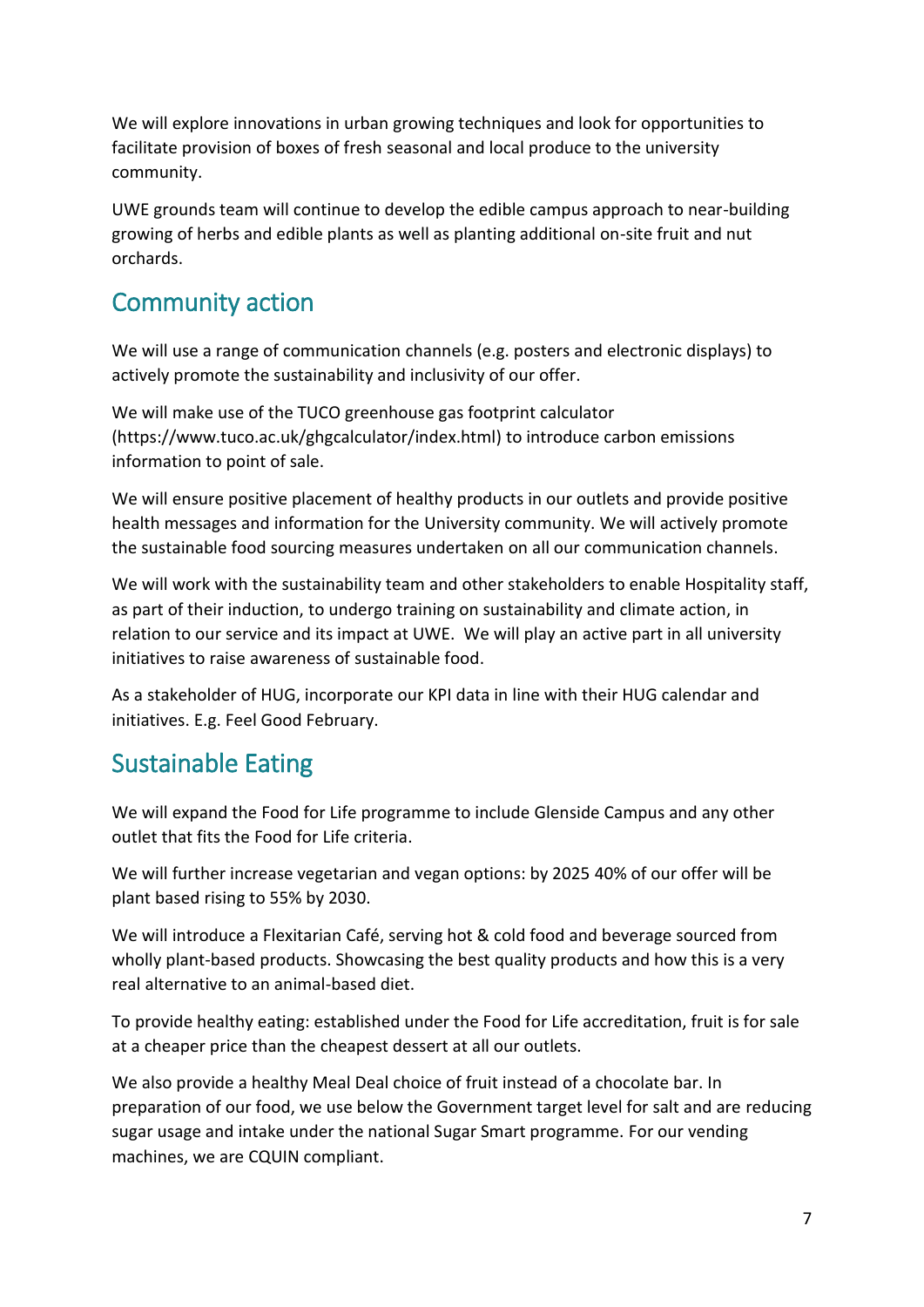Reducing use of artificial additives: we only use permitted food additives in food prepared in our kitchens.

#### <span id="page-7-0"></span>Sustainable food for health and wellbeing

We will continue developing well-balanced plant-based meals with whole food ingredients rich in nutrients to promote good health and wellbeing. We will promote positive lifestyle factors around food and its relationship to improved energy levels, elevated mood and reduced stress.

We will deliver this through communication messages, promotions, food tastings, cooking demos and working with our suppliers.

Engaging with student activities, around health and wellbeing. E.g. bake at home baking kits for online events.

With new student accommodation there will be planning to have space available for student cooking projects.

Hospitality Service will participate in Feelgood February, stress awareness week and mental health week.

We will provide data insights into our promotional activity throughout the year. E.g. identify healthy food swaps through promotions and menus.

#### <span id="page-7-1"></span>Supporting circular economy and waste prevention

The university will facilitate and promote customers using china or their own reusable containers and cutlery, as the preferred option, and then only as a secondary option will bioware be offered. A levy on all takeaway packaging will be introduced in 2021 to incentivise waste-free serving, when alternative options are available (china plates).

Bioware products: Wherever there is a take away offering, we will provide a compostable container (currently excluding retail brands), including compostable cutlery. We will work together with the waste management team in providing a suitable waste stream to support this.

Used coffee grounds will be given away to customers and used on our own grounds as a soil enhancer.

We sell reusable mugs at cost in all cafes to encourage the use of reusable cups rather than single use disposable ones, with the added incentive of 20p extra charge (levy) on customers hot drinks taken in disposable cups. We will further incentivise the use of reusable cups throughout the academic year, develop new promotions that reinforce messaging and maintain engagement. Report on university successes in this regard with facts and figures to continue to generate interest.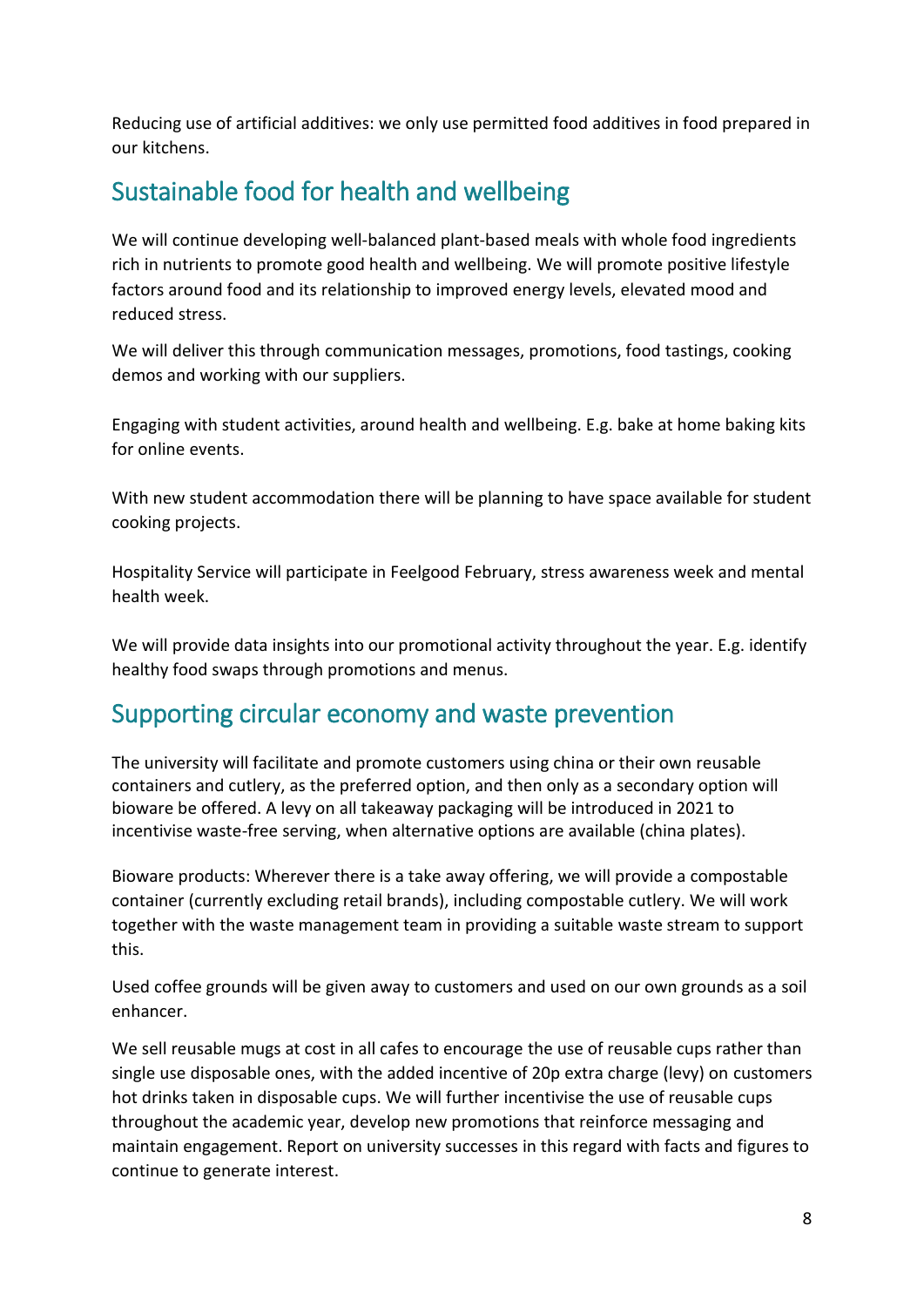We will introduce "bring your own bowl Wednesday", whereby you can bring your own bowl and purchase a dedicated vegetarian dish and get 20% discount.

| <b>Action step</b>                                                     | Timeframe* | <b>Responsibility</b> | <b>Anticipated cost</b>                |
|------------------------------------------------------------------------|------------|-----------------------|----------------------------------------|
| Facilitate and promote refillable                                      | Medium     | General               | Nil cost                               |
| systems (E.g. bring your own)                                          |            | Manager               |                                        |
| within our catering facilities.                                        |            | Hospitality           |                                        |
| Adopt policy that customers must                                       | Medium     | General               | Nil cost                               |
| request disposable/takeaway                                            |            | Manager               |                                        |
| packaging as opposed to this being                                     |            | Hospitality           |                                        |
| the default option, where                                              |            |                       |                                        |
| possible.                                                              |            |                       |                                        |
| Continue and extend the                                                | Short      | General               | Income, though                         |
| disposable item levy to include a                                      |            | Manager               | impact on sales                        |
| wider range of disposables.                                            |            | Hospitality           | would need to be                       |
|                                                                        |            |                       | considered                             |
| Continue and extend reusable                                           | Short      | General               | Cost neutral if sold                   |
| items on sale at catering outlets                                      |            | Manager               | "at cost"                              |
| e.g. cutlery, cups, water bottles                                      |            | Hospitality           |                                        |
| and lunchboxes.                                                        |            |                       |                                        |
| Investigate deposit return and                                         | Medium     | General               | Capital expenditure<br>£10k indicative |
| reverse vending technologies to<br>facilitate and incentivise circular |            | Manager               |                                        |
|                                                                        |            | Hospitality           |                                        |
| foodservice packaging                                                  |            | with                  |                                        |
|                                                                        |            | Waste &               |                                        |
|                                                                        |            | <b>Resources</b>      |                                        |
|                                                                        |            | Manager               |                                        |
| Ensure effective coverage and                                          | Ongoing    | Director of           | Within existing                        |
| maintenance of water 'hydration                                        |            | <b>Estates</b>        | UWE design guide                       |
| stations' across the estate                                            |            |                       |                                        |
| Consideration given to the                                             | Ongoing    | General               | Within UWE                             |
| lifecycle impacts of materials                                         |            | Manager               | budget/resources.                      |
| selected for food service                                              |            | Hospitality           |                                        |
| packaging and pro-                                                     |            | with                  | Student placements<br>(£5k per annum)  |
| active consideration given to                                          |            | Waste &               |                                        |
| necessary new waste streams that                                       |            | Resources             |                                        |
| may be required                                                        |            | Manager               |                                        |

See also tables in the appendix.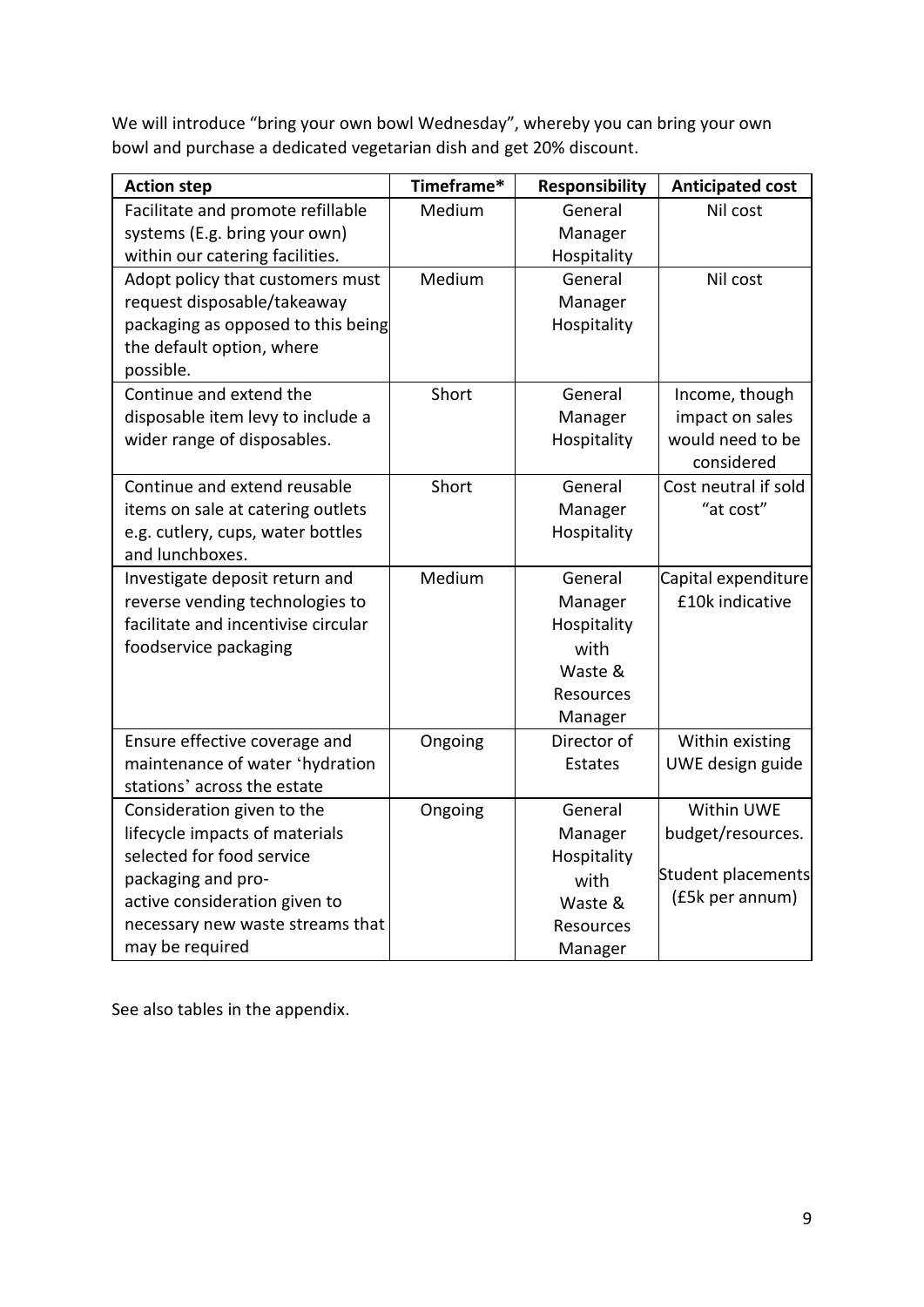# <span id="page-9-0"></span>5. Monitoring and reporting

The following key performance indicators (KPIs) will be used to monitor progress towards the aims of the plan –

| <b>KPI</b>                                  | Target                                 |
|---------------------------------------------|----------------------------------------|
| Food for life Silver Onezone (pass/fail)    | Pass                                   |
| Food for life Bronze Glenside (pass/fail)   | Pass                                   |
| Provision of seasonal produce %             | 75%                                    |
| Coverage of sourced product subject to MSC, | 80%                                    |
| red tractor or other recognised provenance  |                                        |
| standard                                    |                                        |
| <b>UWE Hospitality Fairtrade Purchasing</b> | >65%                                   |
| Fairtrade coffee in cafes                   |                                        |
| <b>Other Sustainable Accreditations</b>     | >10%                                   |
| Food waste quantities, by location          | $<$ 3%                                 |
| Embedded $CO2e$ emissions within supplied   | Begin monitoring and reporting 2021/22 |
| foods                                       |                                        |
| Quantity of single-use plastic we retail is | Begin monitoring and reporting 2021/22 |
| (including bioplastic)                      |                                        |
| % of plant-based versus meat-based offer    | 2025 40% / 2030 55%                    |
| Use of alternative proteins                 | 15%                                    |
|                                             |                                        |

Progress will be reported annually, end of July, and – where relevant – feed into plans for the Health and Wellbeing Strategy.

Plan and associated KPI's will be reviewed every two years.

We will publish our KPI's through our webpages internally and externally.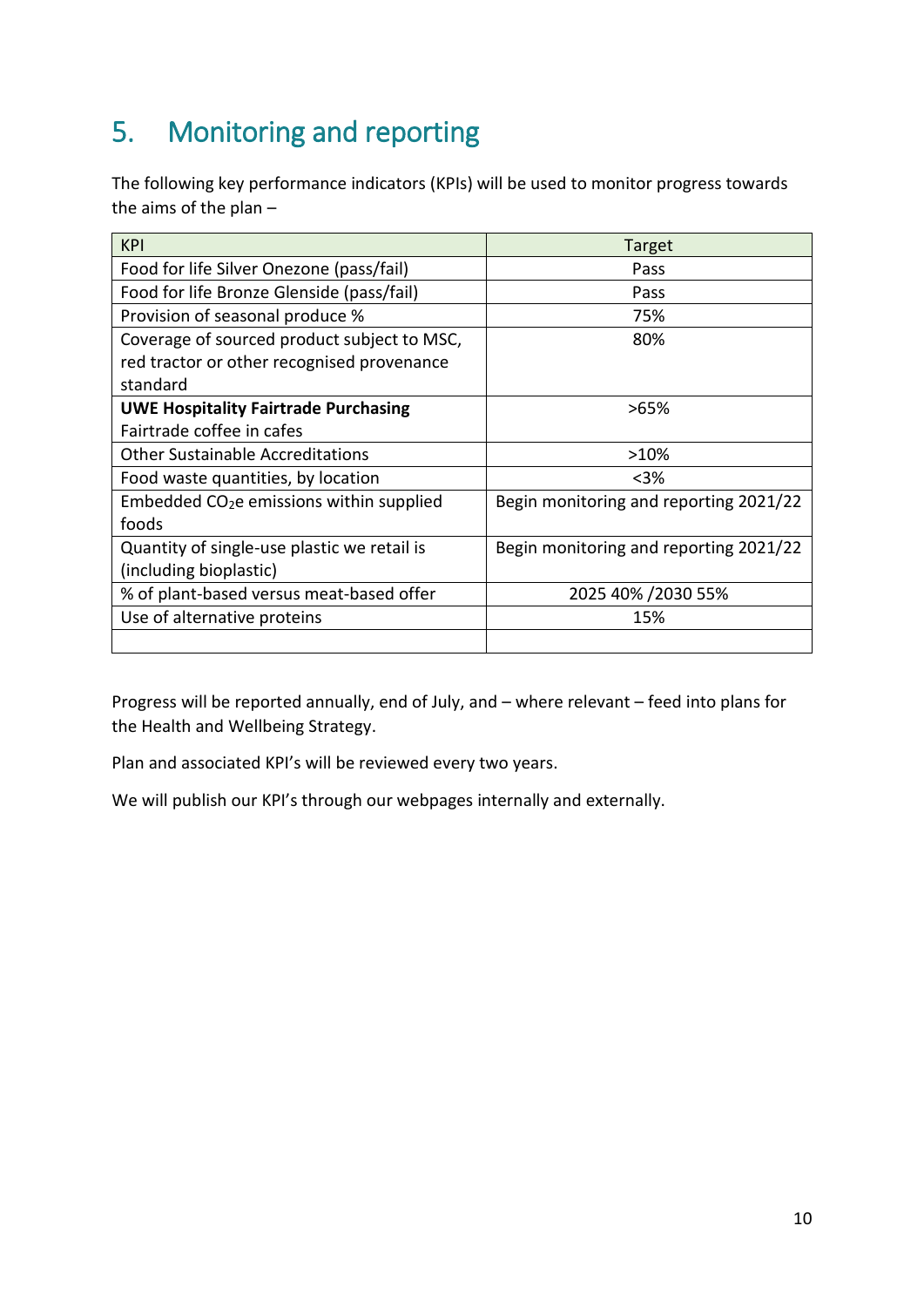# <span id="page-10-0"></span>Appendix 1: inter-related measures (circular economy)

#### <span id="page-10-1"></span>Food

| <b>Additional</b>  | <b>Food sourcing</b>                                                  |
|--------------------|-----------------------------------------------------------------------|
| measures 2020-2022 | Engage local and community producers and growers to expand            |
|                    | direct supply of food to university                                   |
|                    | Identify and eliminate products with potential for supply chain       |
|                    | deforestation and other high sustainability risk elements             |
|                    | Provision of fresh, local produce to students in halls (with recipe   |
|                    | cards, aiming to develop cookery skills and reduce food waste)        |
|                    | Extension of vegetarian and vegan options and further reduction       |
|                    | of meat and fish on offer                                             |
|                    | Actively promote sustainability of food sourcing to customers         |
|                    | Transition to new NUS/SOS Fairtrade University accreditation          |
|                    | <b>Food waste</b>                                                     |
|                    | Annual food waste prevention campaign aimed at staff                  |
|                    | and students; particular focus on resident students                   |
|                    | Promote Too Good to Go and other app-based solutions that             |
|                    | redistribute surplus food                                             |
|                    | Trial collection points in accommodation reception blocks for         |
|                    | unwanted food                                                         |
|                    | Trial a community fridge for resident students                        |
|                    | Review food waste collection system in residences to see if           |
|                    | improvements are needed                                               |
|                    | Review and expand existing food waste reduction initiatives           |
|                    | across full range of hospitality services' offer                      |
|                    | Cooking classes for students in halls (focus on leftovers - love food |
|                    | hate waste campaign)                                                  |
|                    | Competitions to encourage students to cook communally to              |
|                    | reduce waste                                                          |
|                    | Provide training to all staff involved in operations that relate to   |
|                    | the management of food waste                                          |
|                    | Report annually on food waste                                         |
|                    | Investigate instalment of on-site biogas reactor or composter         |
|                    | <b>Food service system</b>                                            |
|                    | Extension of levy to wider range of disposables                       |
|                    | Facilitate and promote refillable systems for food service within     |
|                    | our catering operations                                               |
|                    | Adopt a policy that customers must request disposable/takeaway        |
|                    | packaging as opposed to this being the default option, where          |
|                    | applicable.                                                           |
|                    | Continue and extend refillable items on sale at catering outlets      |
|                    | e.g. cutlery, cups, water bottles and lunchboxes.                     |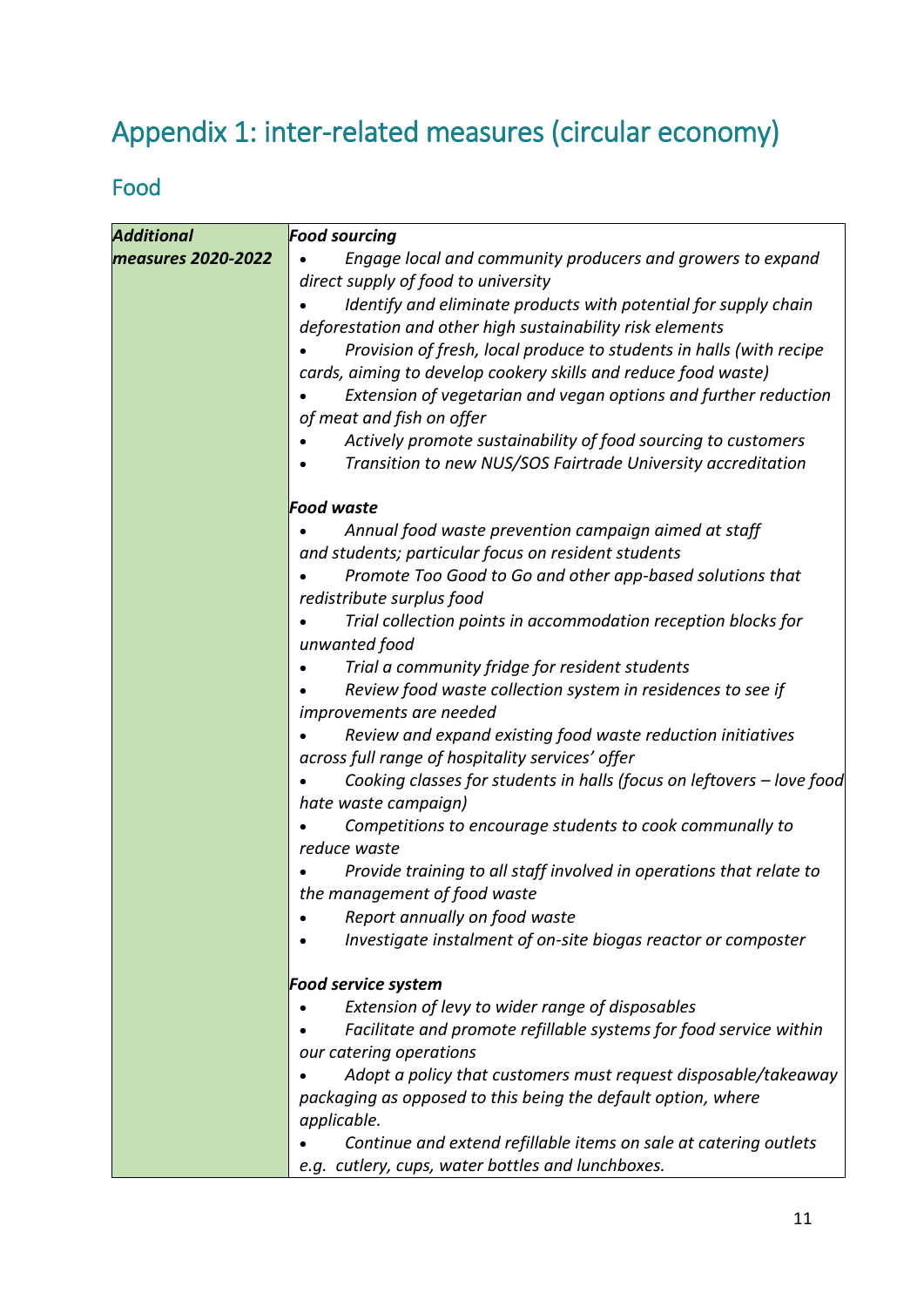|                                                                                                | Investigate deposit return and reverse vending technologies |
|------------------------------------------------------------------------------------------------|-------------------------------------------------------------|
| <b>Related plan/policy</b><br>Circular Economy Plan Material Sustainability Standard: plastics |                                                             |
|                                                                                                | Sustainable food plan 2030 (in development)                 |
|                                                                                                | Carbon and energy management plan (in development)          |

### <span id="page-11-0"></span>Plastics

| <b>Policy note</b>          | Transition to a more plastic free operation aligns with the               |
|-----------------------------|---------------------------------------------------------------------------|
|                             | university's Environmental Sustainability policy in acting "to            |
|                             | protect the environment and prevent pollution to air, land and            |
|                             | water" available here.                                                    |
|                             |                                                                           |
|                             | Measures taken need to be wary of unintended consequences e.g.            |
|                             | reduced hygiene, increased food waste or potential increased              |
|                             | lifecycle impacts of switching to alternative materials. Plastics use     |
|                             | in some applications is appropriate and can offer the most                |
|                             | sustainable solution (hence starting out by defining which plastics       |
|                             | are in scope of the elimination commitment).                              |
| Governance                  | Plastics action group to be established of key stakeholders, to           |
|                             | report to UWE Sustainability Board                                        |
| <b>Definition of non-</b>   | Within scope of non-essential plastic: single-use plastics including      |
| essential plastic and       | all products made wholly or partly of petrochemical or                    |
| what is "in scope" of       | plant derived plastic and typically used once for only a short            |
| <b>UWE's reduction plan</b> | period of time before being disposed of. Typical examples are             |
|                             | takeaway boxes, plastic drinks bottles, plastic                           |
|                             | drinking cups, disposable hot beverage cups and lids, cutlery,            |
|                             | straws, stirrers, disposable wipes, promotional give-                     |
|                             | aways, containers for cleaning products, plastic wrap and                 |
|                             | polystyrene, including the packaging for food and ICT materials.          |
|                             | Single-use plastics used in healthcare educational settings or            |
|                             | laboratory settings, such as petri dishes and syringes are out of         |
|                             | <b>scope</b> . Single use plastics purchased elsewhere by staff, students |
|                             | and visitors and brought to site are also out of scope. Plastics used     |
|                             | in construction and infrastructure (e.g. pipework) are out of             |
|                             | scope.                                                                    |
|                             | Plastics deemed out of scope of the elimination commitment will           |
|                             | still be subject to actions to bring about greater resource               |
|                             | circularity in line with the wider UWE Bristol circular economy           |
|                             | plan.                                                                     |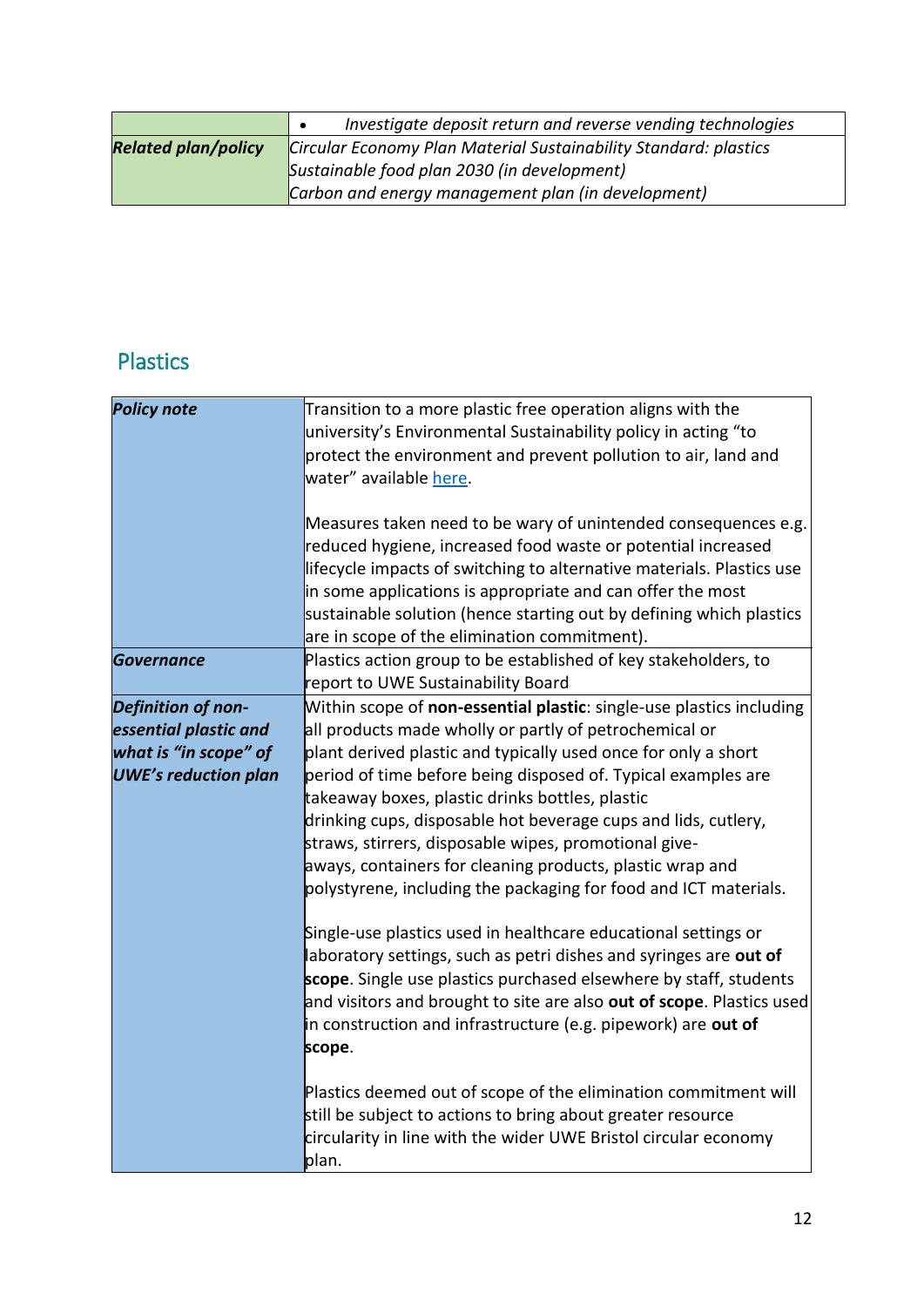| <b>Proposed additional</b> | Analyse and summarise results of UWE plastic survey                               |
|----------------------------|-----------------------------------------------------------------------------------|
| measures                   | Conduct follow up data collection annually where                                  |
|                            | applicable                                                                        |
|                            | Establish network of plastics ambassadors with regular                            |
|                            | calls for feedback/opportunities to reduce plastic use                            |
|                            | Rewards and recognition for individuals/teams                                     |
|                            | demonstrating best practice                                                       |
|                            | Introduce an annual student competition for practicable                           |
|                            | circular economy ideas                                                            |
|                            | All new buildings and refurbishments to install and                               |
|                            | promote water refill stations                                                     |
|                            | Encourage (via revised design guide & tender processes)                           |
|                            | high secondary material content in material inputs - e.g. recycled                |
|                            | plastic in tarmac, floor tiles, furniture etc                                     |
|                            | <b>Customer facing measures</b>                                                   |
|                            | Promote the use of reusable crockery & cutlery (need to                           |
|                            | include safety aspects/contact-free) - recommence 20p levy on<br>disposable items |
|                            | Catering outlets to sell other reusable items as well as the                      |
|                            | keep cups (e.g. bottles, lunchboxes, cutlery, straws)                             |
|                            | Investigate and trial alternative food & drink service                            |
|                            | delivery mechanisms such as deposit return systems                                |
|                            | Phase out bottled water sales                                                     |
|                            | Phase out issue of plastic water cups adjacent to water                           |
|                            | coolers                                                                           |
|                            | Review optimum material for food service (pending                                 |
|                            | elimination of single-use materials): traditional or plant-based                  |
|                            | plastic?                                                                          |
|                            | Promote and retail sustainable period products                                    |
|                            | <b>Supply chain innovation</b>                                                    |
|                            | Much of the plastic consumed through UWE Bristol activity                         |
|                            | can only be avoided via sometimes complex changes along                           |
|                            | supply chains. UWE Bristol and its Students' Union will encourage                 |
|                            | sector purchasing consortia and NUS to consider how single use                    |
|                            | plastics can be reduced and eliminated via tender processes and                   |
|                            | supplier engagement.                                                              |
|                            | <b>Waste management measures</b>                                                  |
|                            | Review recycling infrastructure suitability                                       |
|                            | Continue to raise stakeholder awareness of preferred end-                         |
|                            | of-use outcomes (e.g. home composting versus industrial                           |
|                            | composting solutions for biodegradable packaging options)                         |
|                            | Investigate and trial on-site recycling options for post-                         |
|                            | consumer plastic packaging                                                        |
|                            |                                                                                   |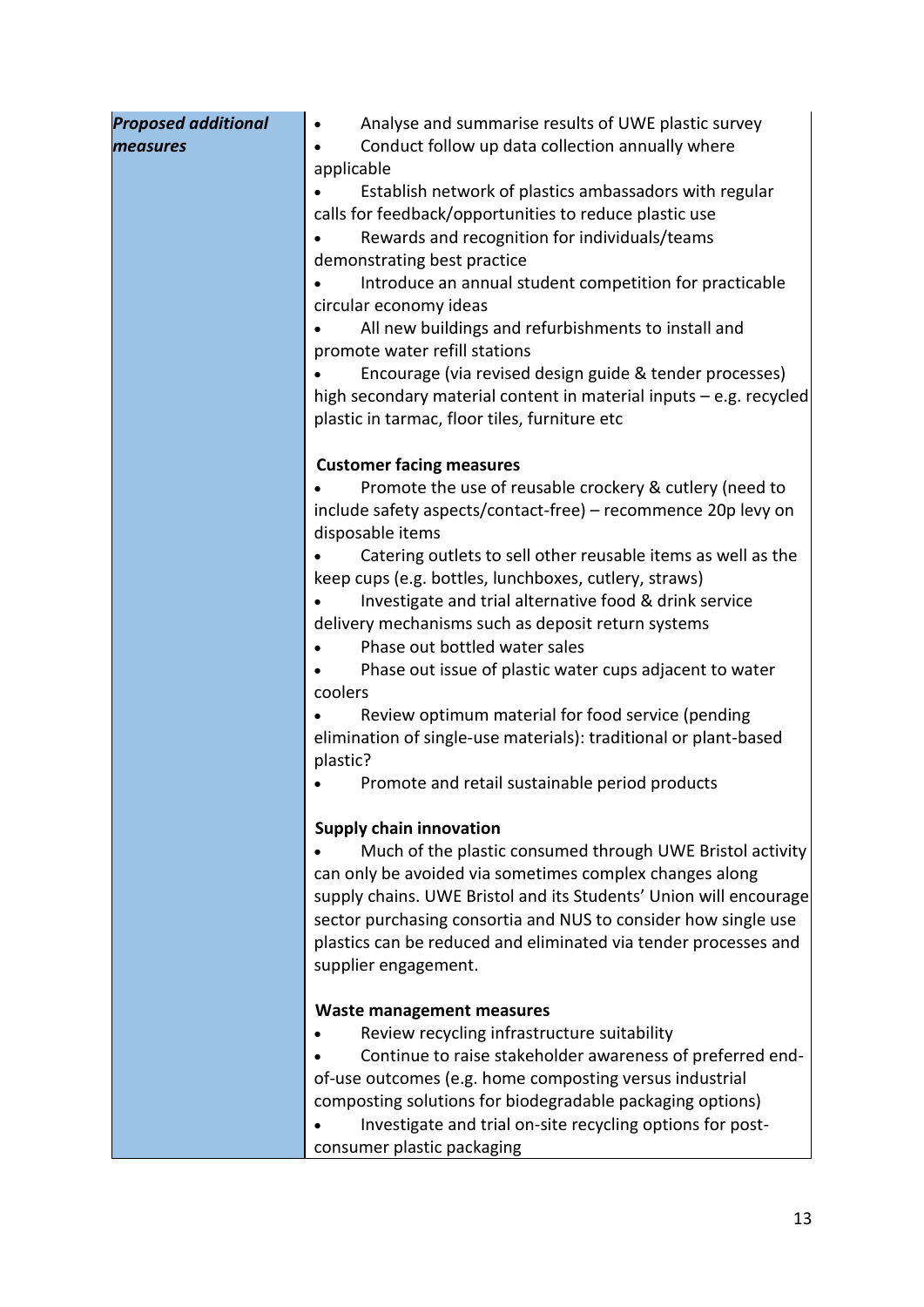|                            | Investigate collection and recycling solutions for plastic |
|----------------------------|------------------------------------------------------------|
|                            | film                                                       |
| <b>KPI and targets</b>     | Improve data quality and availability                      |
|                            | When possible report quantity of non-essential plastics    |
|                            | within scope                                               |
|                            | By 2025 - zero non-essential plastics within scope sold or |
|                            | given out by the university or its students' union         |
|                            | By 2025 - all essential plastics within scope to be 100%   |
|                            | reusable, recyclable or compostable                        |
|                            | By 2025 - 70% of all essential plastics within scope to    |
|                            | be effectively captured for recycling/composting           |
| <b>Related plan/policy</b> | Sustainable food plan 2030 (in development)                |
|                            | Carbon and energy management plan                          |
|                            | <b>Plastics Pact</b>                                       |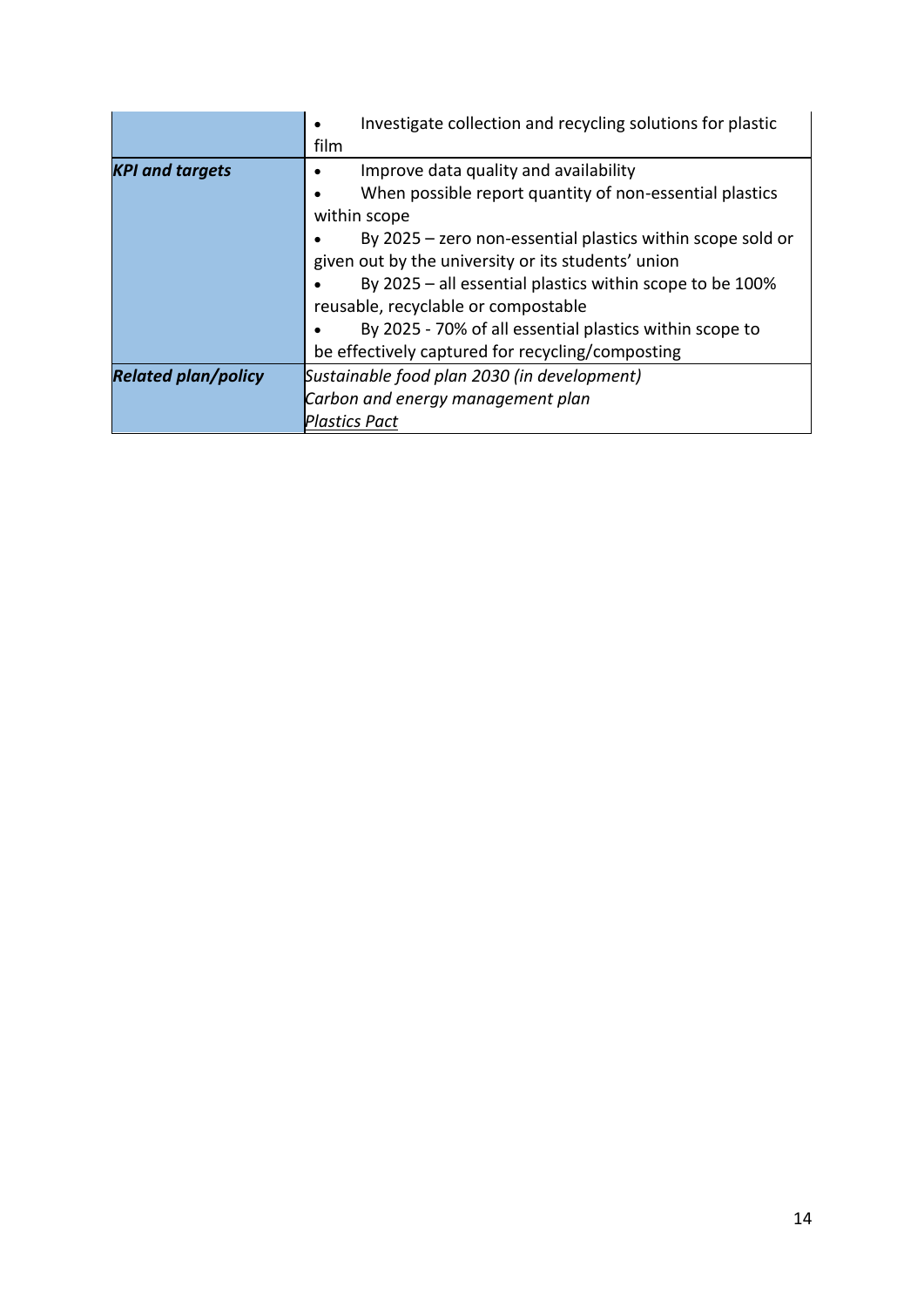# <span id="page-14-0"></span>Appendix 2: Sustainable Food Plan contribution to the sustainability commitments in Strategy 2030: Transforming Futures

| <b>Transforming Futures</b>                                                                                                                                                            | How this plan impacts on these                                                                                                                                                                                                                                                                                                                                                                                                                                                    |
|----------------------------------------------------------------------------------------------------------------------------------------------------------------------------------------|-----------------------------------------------------------------------------------------------------------------------------------------------------------------------------------------------------------------------------------------------------------------------------------------------------------------------------------------------------------------------------------------------------------------------------------------------------------------------------------|
| <b>Sustainability Commitments</b>                                                                                                                                                      |                                                                                                                                                                                                                                                                                                                                                                                                                                                                                   |
| Be carbon neutral as an<br>organisation, with net-zero<br>emissions of greenhouse gases<br>by 2030.                                                                                    | Reducing CO <sub>2</sub> e emissions from "procurement of<br>food and catering materials" and food waste<br>Raise awareness amongst university community of<br>net zero ambitions and how it relates to the food cycle.<br>Supplier engagement to result in refined data on<br>supply chain carbon emissions                                                                                                                                                                      |
| Work through the ISO 14001<br>standard to set clear targets and<br>plans to reduce water and<br>energy use, cut waste<br>generation including food waste,<br>and support biodiversity. | Cutting food and plastics waste<br>ISO14001 processes will be used as a framework to<br>embed material sustainability standards and to monitor<br>progress                                                                                                                                                                                                                                                                                                                        |
| As signatories to the UK Plastics<br>Pact, eliminate all but essential<br>single-use plastic and meet the<br>2025 targets for recycling and<br>reuse.<br>Establish all our campuses as | By 2025 - zero non-essential plastics within scope<br>sold or given out by the university or its students'<br>union<br>By 2025 - all essential plastics within scope to<br>be 100% reusable, recyclable or compostable<br>By 2025 - 70% of all essential plastics within scope<br>to be effectively captured for recycling/composting<br>Educating staff through increasing awareness of the                                                                                      |
| clean air and smoke-free zone.                                                                                                                                                         | negatives of smoking on campus.                                                                                                                                                                                                                                                                                                                                                                                                                                                   |
| Invest in and secure year-on-<br>year improvement in travel<br>sustainability for staff, students<br>and visitors.                                                                     | Encourage car sharing and cycling across the team, look at<br>introducing an incentive scheme with the aim of staff<br>adopting a more sustainable mode of transport when<br>travelling to and from work. E.g. clean air days.<br>Also, when/if we need to introduce and or replace<br>hospitality vehicles, consider electric options in the first<br>instance.                                                                                                                  |
| Work with our students to<br>and environmental challenges<br>through our teaching, learning<br>and curriculum.                                                                         | The way in which we operate our campus environment<br>explicitly address climate change constitutes a key part of the 'subliminal' curriculum. Our<br>Food Plan details a range of actions which will enable<br>students to make changes in their personal behaviour<br>which recognise climate and environmental challenges.<br>The visibility of our sustainability commitments will be<br>critical in maximising the impact of our work on student<br>awareness and behaviour. |